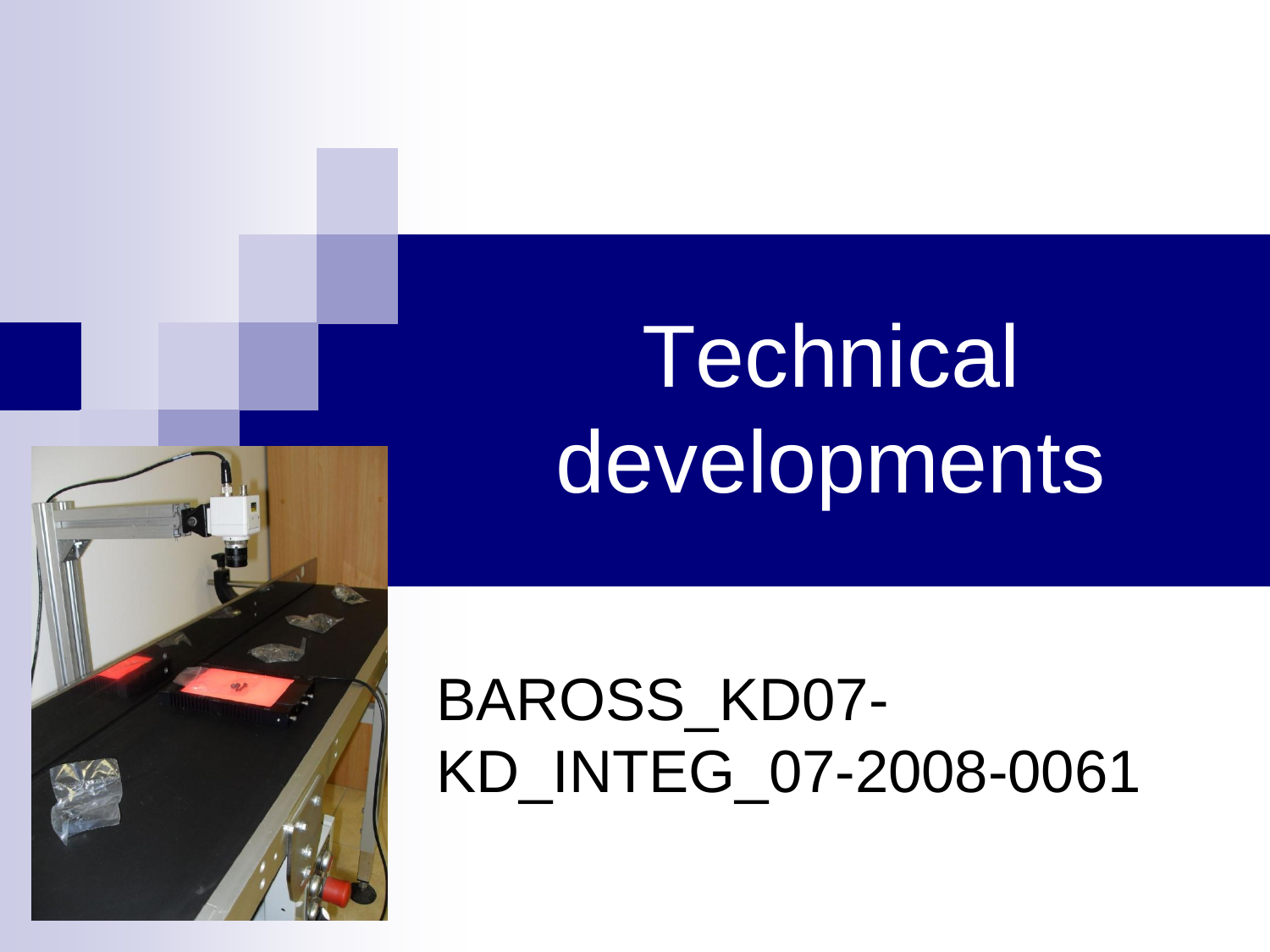# **Participants**

- Modus Számítástechnikai Kft.
- **Pannon Egyetem**
- CENTRAL EURO-VIDICON Informatikai Kft.
- Sárkány Informatikai Zrt.

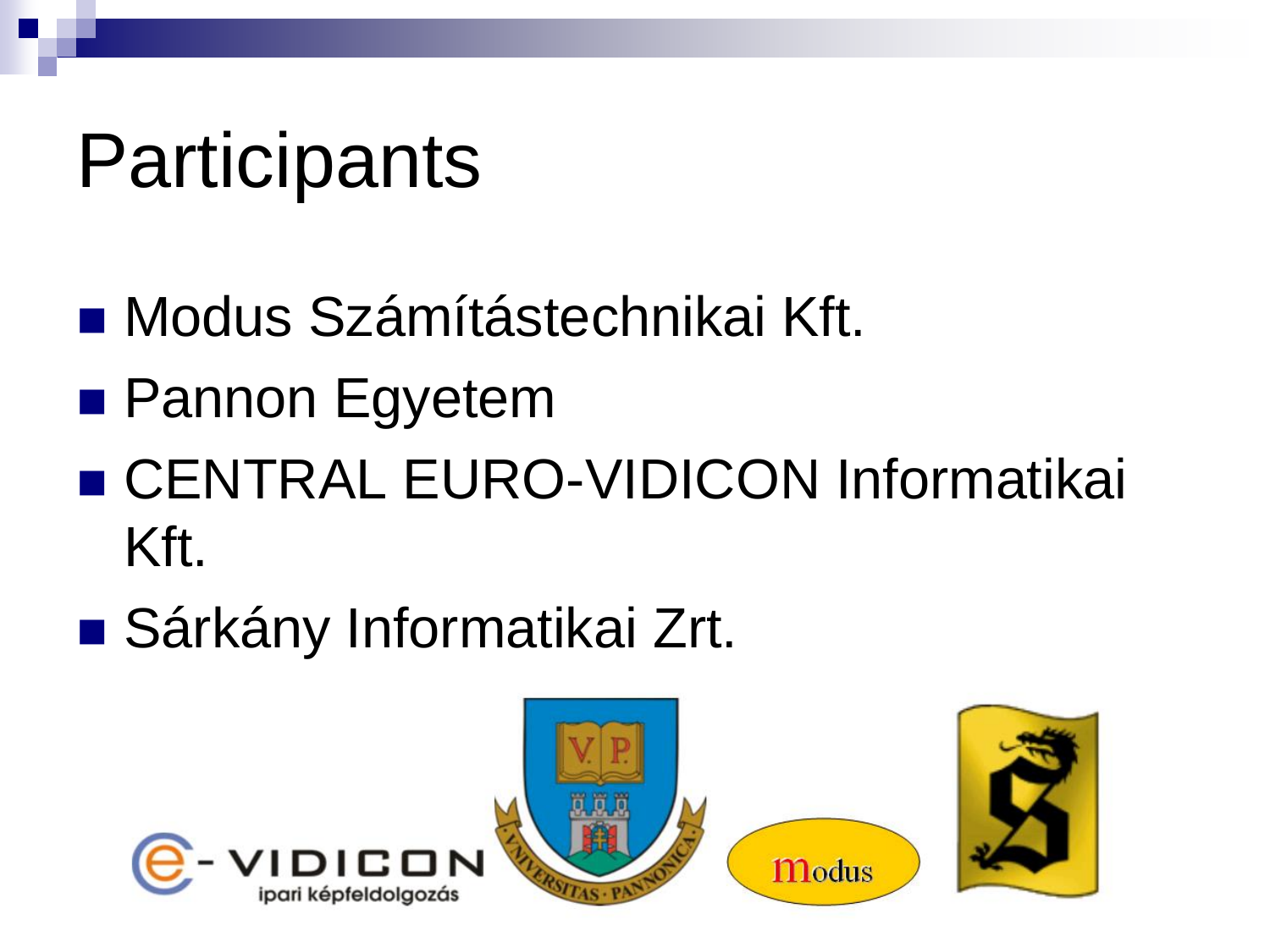|               | <b>TIMEA</b>              |  |         |        |  |  |  |
|---------------|---------------------------|--|---------|--------|--|--|--|
| Run           |                           |  |         |        |  |  |  |
|               | [Start]                   |  | Stopped |        |  |  |  |
|               | Module                    |  |         |        |  |  |  |
| Sample Module |                           |  |         |        |  |  |  |
|               | TimeaModule               |  |         |        |  |  |  |
|               |                           |  |         |        |  |  |  |
|               | Description               |  |         |        |  |  |  |
|               | Profile default           |  |         |        |  |  |  |
|               | Del<br>New.<br>Edit       |  |         |        |  |  |  |
| I/O Module    |                           |  |         |        |  |  |  |
|               | - Paralell IO Converter M |  |         |        |  |  |  |
|               | SD                        |  |         |        |  |  |  |
|               | Configure                 |  |         |        |  |  |  |
| Framework     |                           |  |         |        |  |  |  |
|               | Station<br>sta002         |  |         |        |  |  |  |
|               | Sources                   |  |         | 2/2    |  |  |  |
|               | Triggers                  |  |         | 2/2    |  |  |  |
|               | Lines                     |  |         | 2/2    |  |  |  |
|               | Rules and Actions         |  |         |        |  |  |  |
|               | User                      |  |         |        |  |  |  |
|               | <b>SUPERUSER</b>          |  |         |        |  |  |  |
|               | User manager              |  |         |        |  |  |  |
|               | Logout                    |  |         | Manage |  |  |  |
|               |                           |  |         |        |  |  |  |

# *The Framework Software*

- **General purpose framework software to handle common tasks in video inspection scenarios. Main features:**
- **Measuring module as a plug-in library (dll)**
- **I/O control module as a plug-in library (dll)**
- **Multiple processing lines**
- **Multiple video sources**
- **Configuration profiles for the measuring module**
- **User management**
- **Configurable hardware/software triggers**
- **Configurable output actions**
- **Detailed data logging**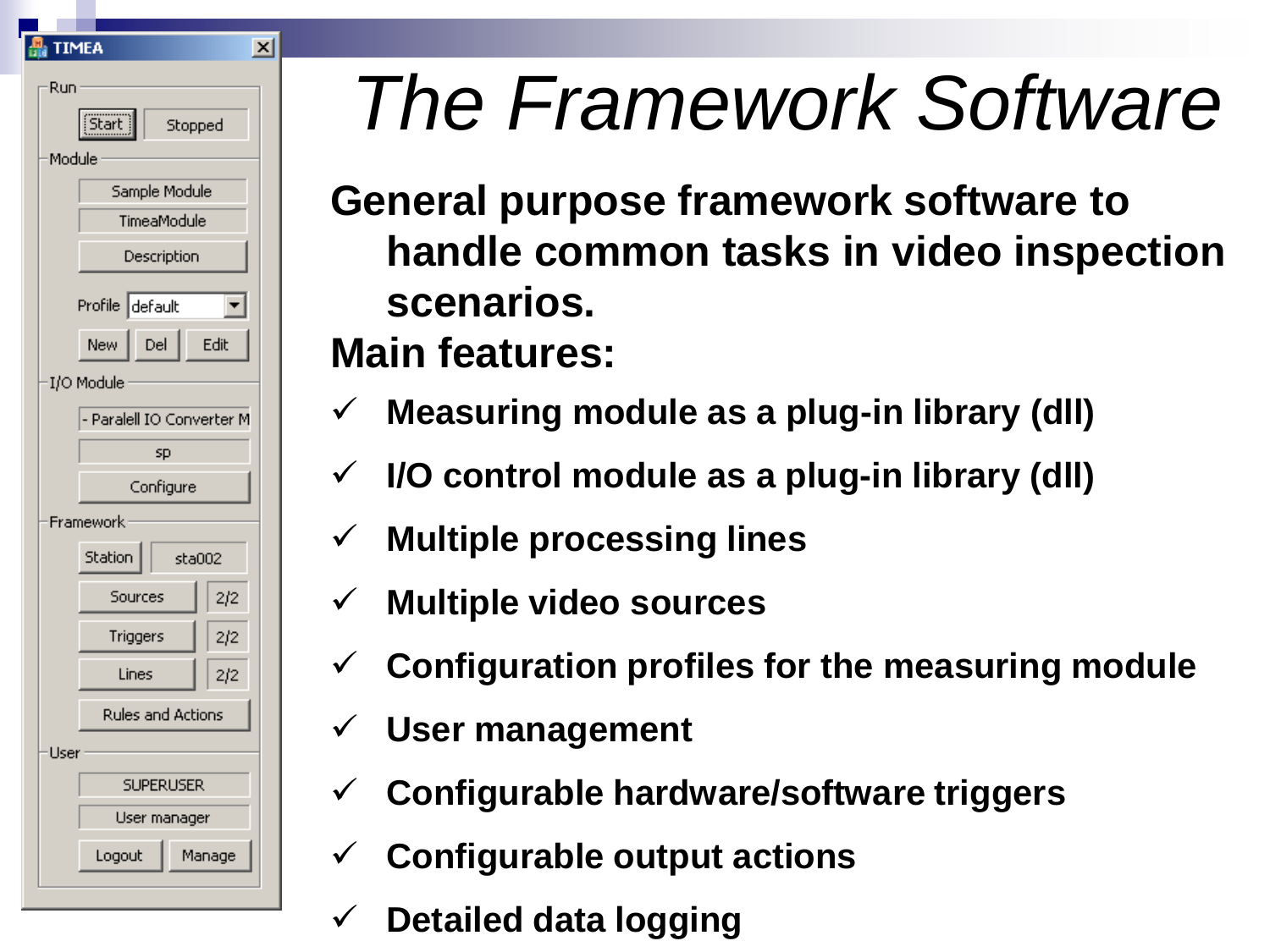| TIMEA                                                  | ×            |  |  |  |  |  |
|--------------------------------------------------------|--------------|--|--|--|--|--|
| Run                                                    |              |  |  |  |  |  |
| $\frac{1}{2}$ Start $\frac{1}{2}$<br>Stopped<br>Module |              |  |  |  |  |  |
| Sample Module                                          |              |  |  |  |  |  |
|                                                        | TimeaModule  |  |  |  |  |  |
|                                                        | Description  |  |  |  |  |  |
| Profile default                                        |              |  |  |  |  |  |
| Del<br>New.                                            | Edit         |  |  |  |  |  |
| I/O Module                                             |              |  |  |  |  |  |
| Paralell IO Converter M                                |              |  |  |  |  |  |
| sp                                                     |              |  |  |  |  |  |
| Configure                                              |              |  |  |  |  |  |
| Framework:                                             |              |  |  |  |  |  |
| Station                                                | sta002       |  |  |  |  |  |
| Sources                                                | 2/2          |  |  |  |  |  |
| Triggers                                               | 2/2          |  |  |  |  |  |
| Lines                                                  | 2/2          |  |  |  |  |  |
| Rules and Actions                                      |              |  |  |  |  |  |
| User                                                   |              |  |  |  |  |  |
| <b>SUPERUSER</b>                                       |              |  |  |  |  |  |
|                                                        | User manager |  |  |  |  |  |
| Logout                                                 | Manage       |  |  |  |  |  |
|                                                        |              |  |  |  |  |  |

#### *Example module: Screw Counter*



#### **Operator GUI**

- **Visible to all users in batch mode.**
- **Input images.**
- **Segmented images (detected screws with white).**

*Note the different lighting conditions – the segmentation algorithm can handle the variation as long as some basic criteria are satisfied.*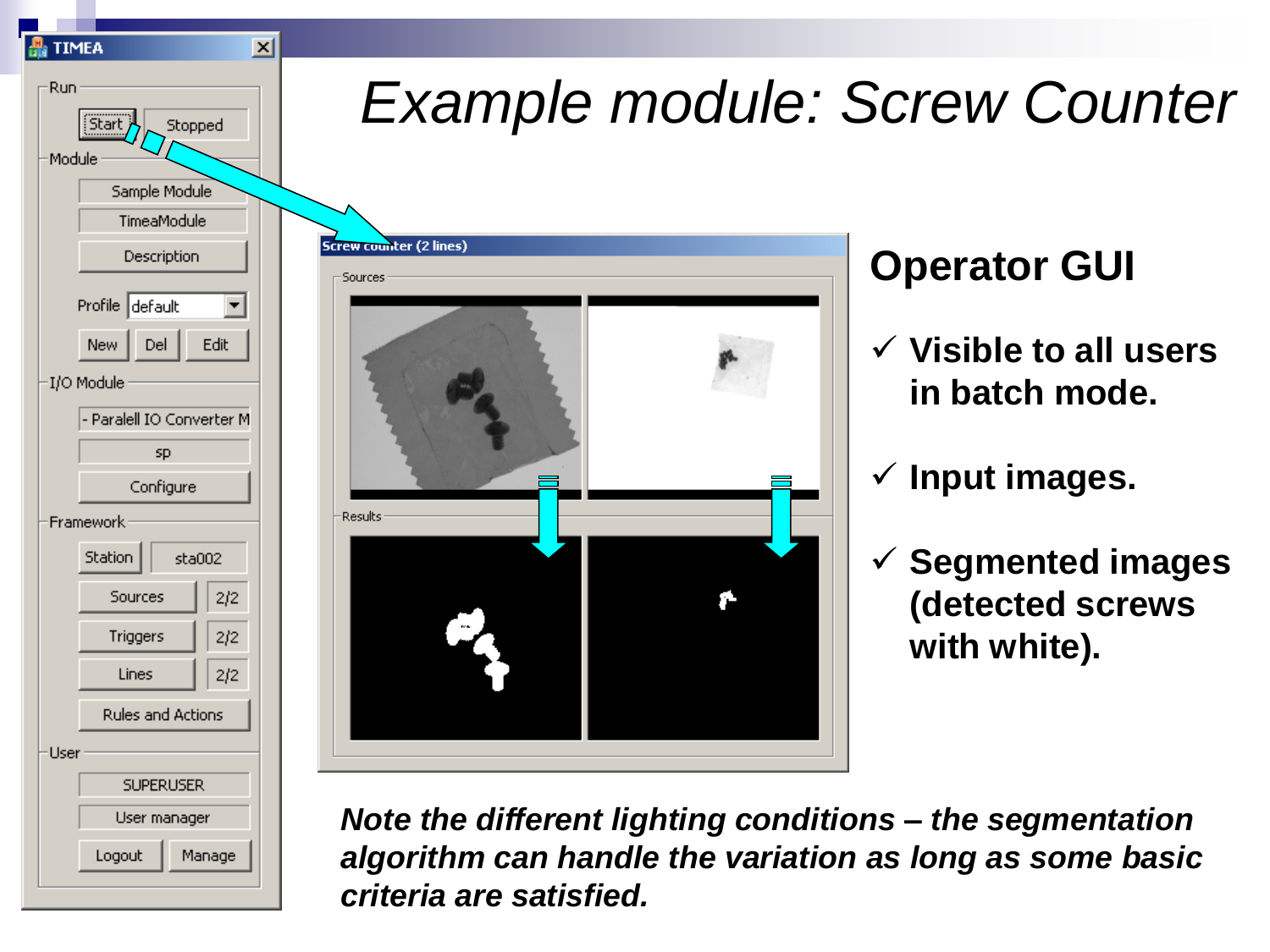## Microcontroller emulator

- The developed emulator is designed for the Atmel 89x series. 心々画 Its main componenst: 12FC 1 32FE E6 INTTOSTRNZ: A. GRO 02FF 75 FO 02 MOV  $B, #SOA$
- **editor,**
- compiler,
- **error locator,**
- simulator.



The application of the emulator reduces development time and cost.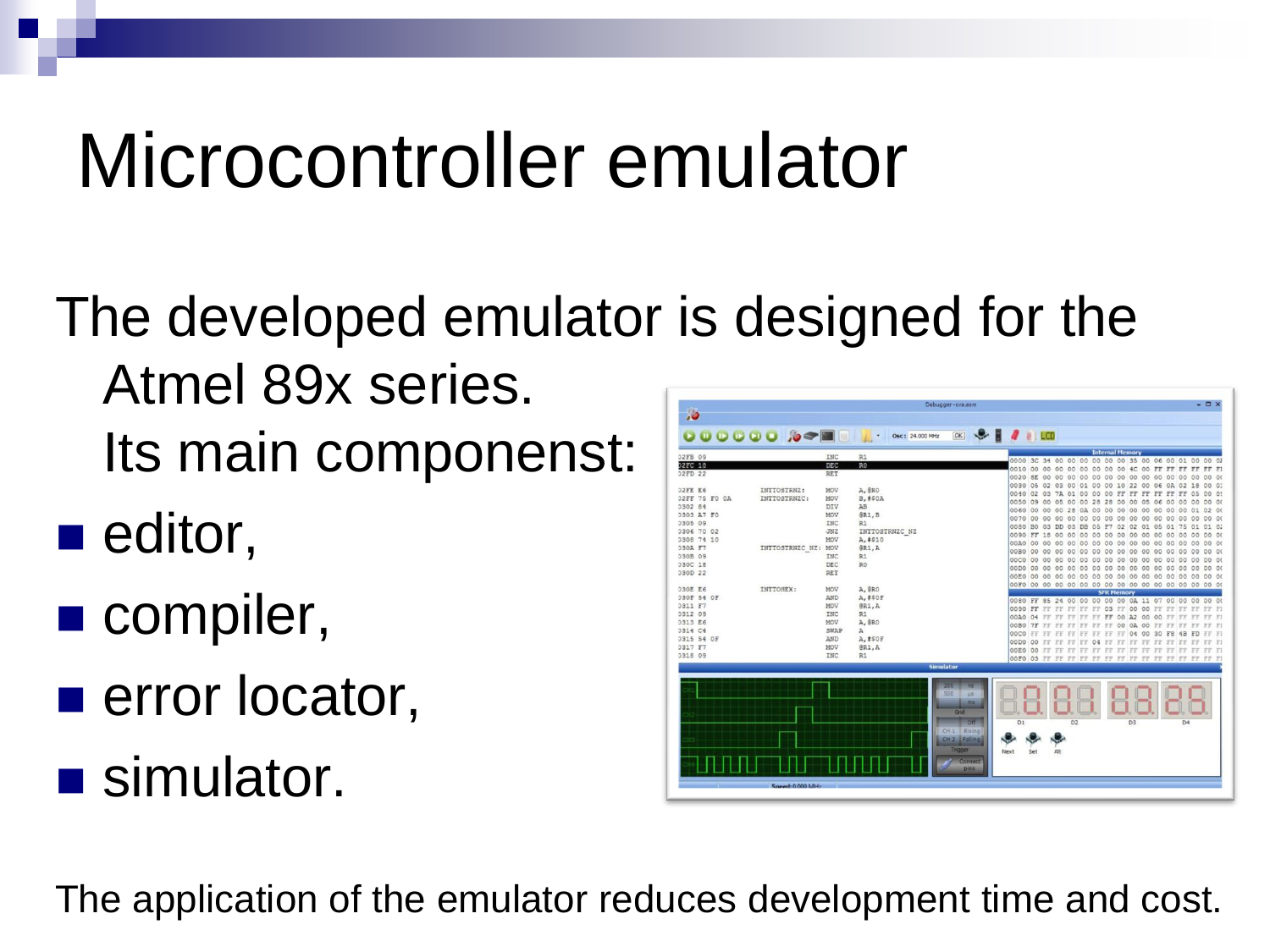#### Interface card for peripherial devices

■ The interface card connects to the serial port of the PC and is able to communicate with different controlling

hardware. It has 8 output and 8 input channels.

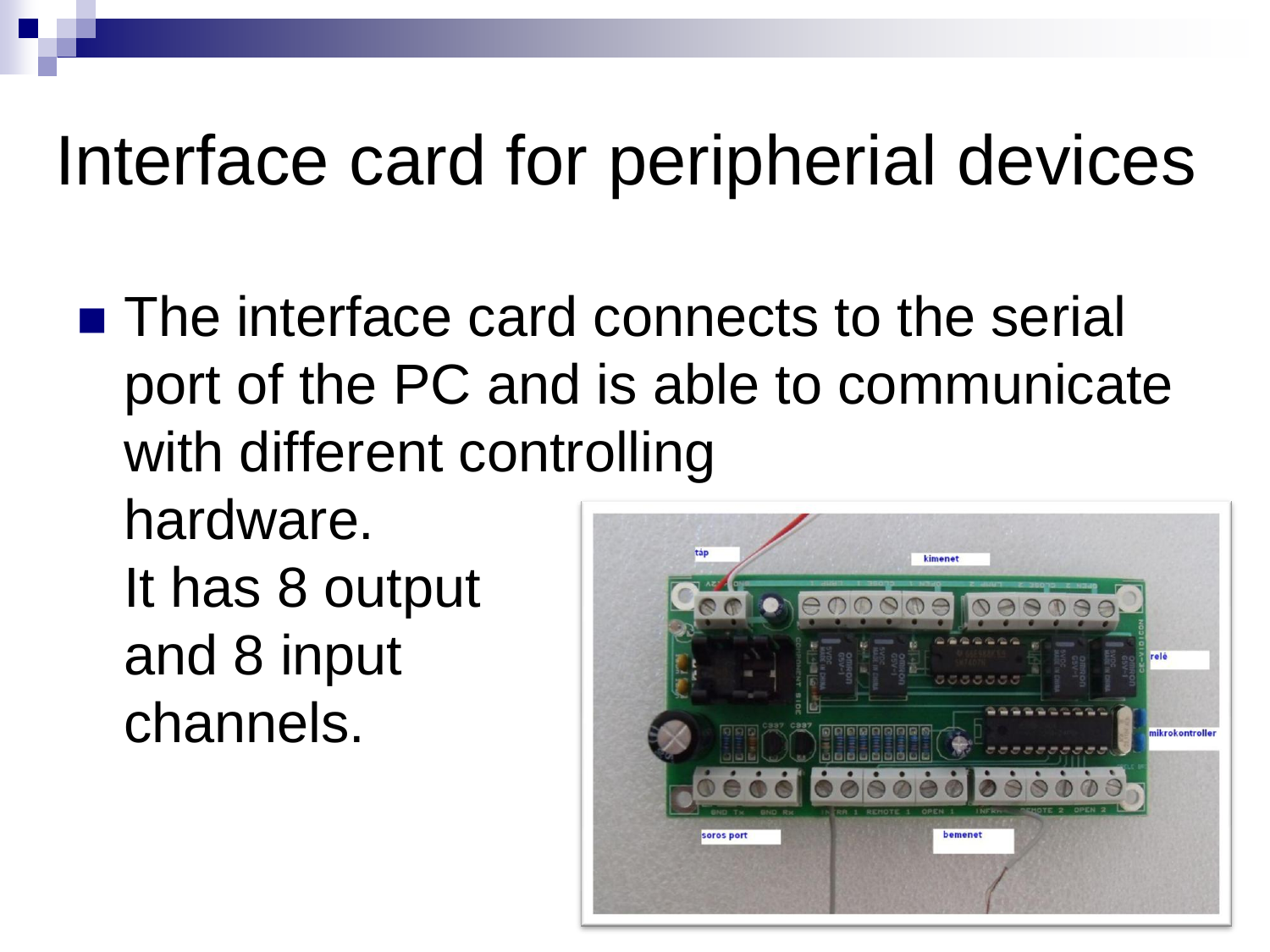## Quality measurements methods







■ Object shape recognition

■ Color based recognition

■ Checking of perforation

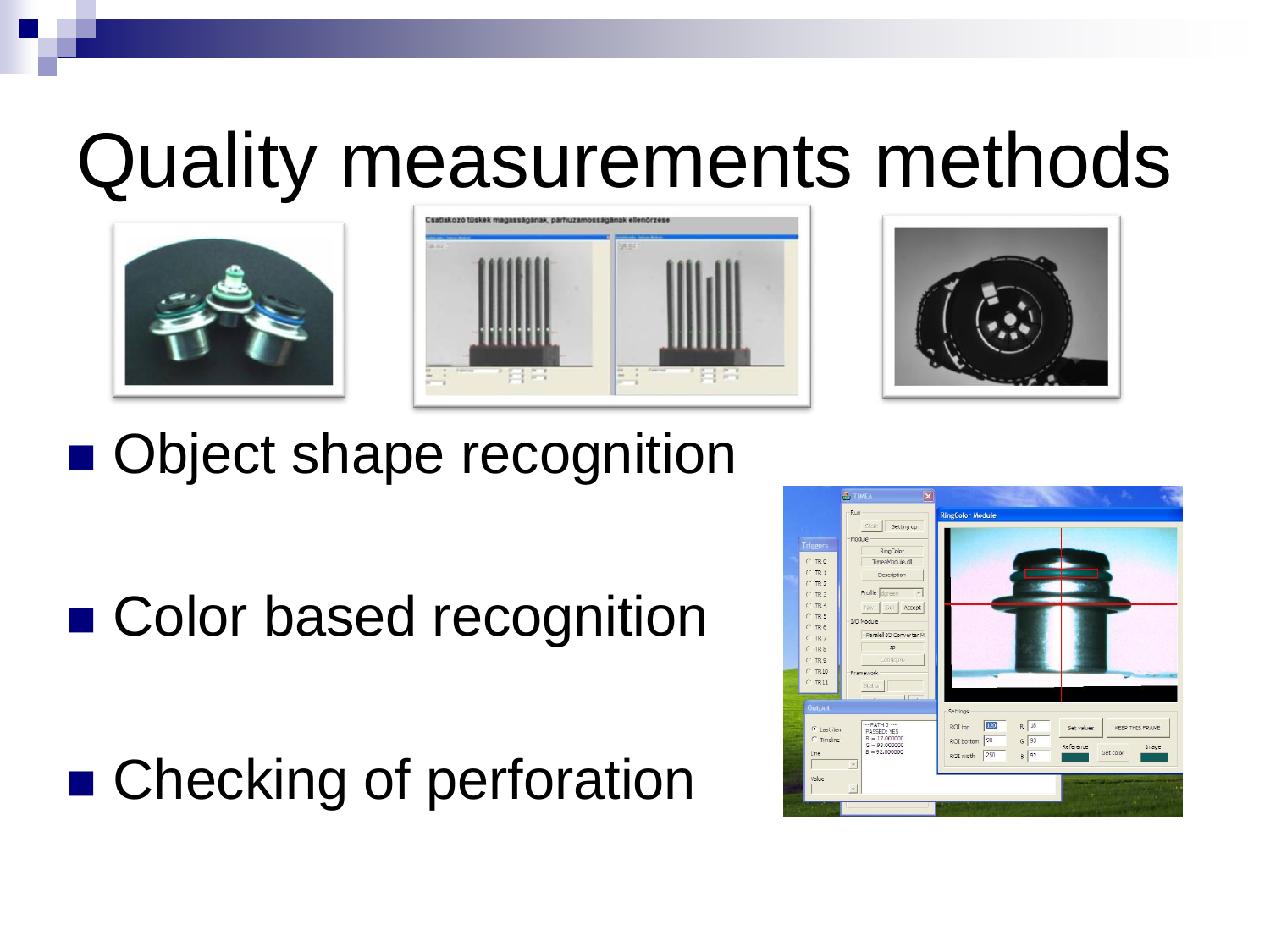### Laser surface-scanning

- Object surface may have quality defects.
- 2D cameras are unable to monitor several kinds of 3D surface errors, shape deformations, scratches.
- Laser scanning can give 3D information about scratches or shape defects.







Laser scanning with lines Theorem 3D model Reconstructed 2D MatrixCode pattern